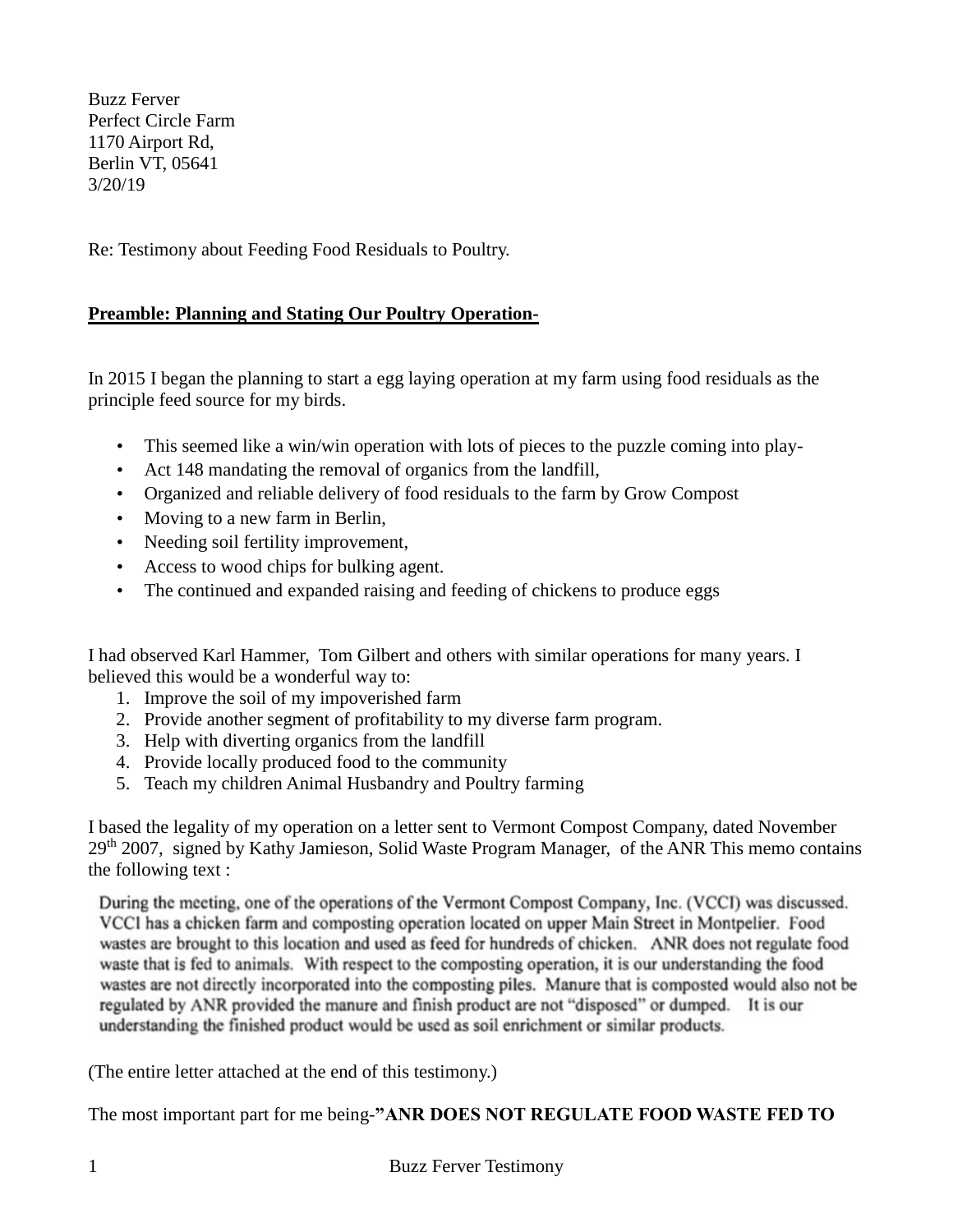**ANIMALS"**. This seemed quite clear at the time. From this letter and my observations of the general practice taking place on multiple farms, I decided to proceed.

## **Changes are Announced**

In May 2018, I received two memos (also attached at the end of this testimony). One from the Diane Bothfeld of the Agency of AAFM that was addressed to Cathy Jamison of ANR, and one from Kathy Jamieson, Solid Waste Program Manager, of ANR. While I received these on the same day, the one from AG precedes the on from ANR by 26 days. It should be noted here that AAFM made no effort to reach out to the Farmers affected by their Memo.

From my perspective, these were crafted to "get around" the long held policy that "ANR DOES NOT" REGULATE FOOD WASTE FED TO ANIMALS".

Here is the first troubling language from the AAFM memo:

It is important to note that importing "food residual[s]"<sup>2</sup> is not "farming" as defined in Section 2.16 of the RAPs and therefore AAFM does not have authority to regulate nuisance (e.g. nuisance wildlife, odors, traffic, noise, vectors, flies, rats, birds) associated with their importation to a farm.

From this I can conclude that feeding food waste to chickens, by omission, is farming.

Section 2.16 noted in the Required Agricultural Practices (RAPs) reads as follows: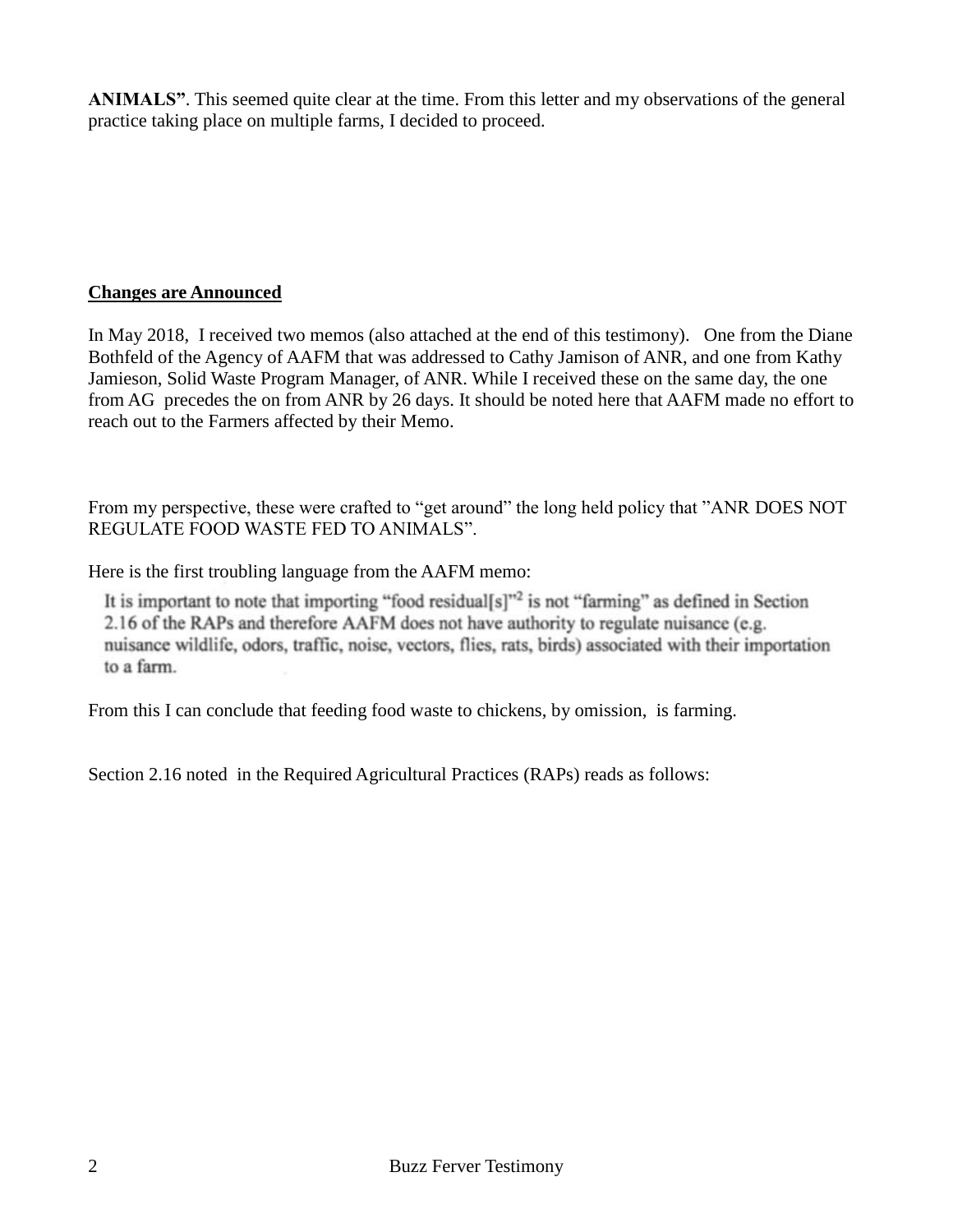## Farming means:

(a) the cultivation or other use of land for growing food, fiber, Christmas trees, maple sap, or horticultural, silviticultural, and orchard crops; or

(b) the raising, feeding, or management of livestock, poultry, fish, or bees; or

(c) the operation of greenhouses; or

(d) the production of maple syrup; or

(e) the on-site storage, preparation, and sale of agricultural products principally produced on the farm; or

(f) the on-site storage, preparation, production, and sale of fuel or power from agricultural products or wastes principally produced on the farm; or

(g) the raising, feeding, or management of four or more equines owned or boarded by the farmer, including training, showing,

6

and providing instruction and lessons in riding, training, and the management of equines.

This section is entirely silent on the importation of food residuals. How AG has determined that the of importation of food residuals is not farming form reading this Section escapes me entirely. From my reading of this section, Poultry is specifically listed. I find it hard as a yeoman farmer to make any negative linkage form RAPs Section 2.16 to the conversation at hand.

When I look to the RAPs to see if my farming activities are included in the RAPs I find the following:

Section 3.1c Required Agricultural Practices Activities: